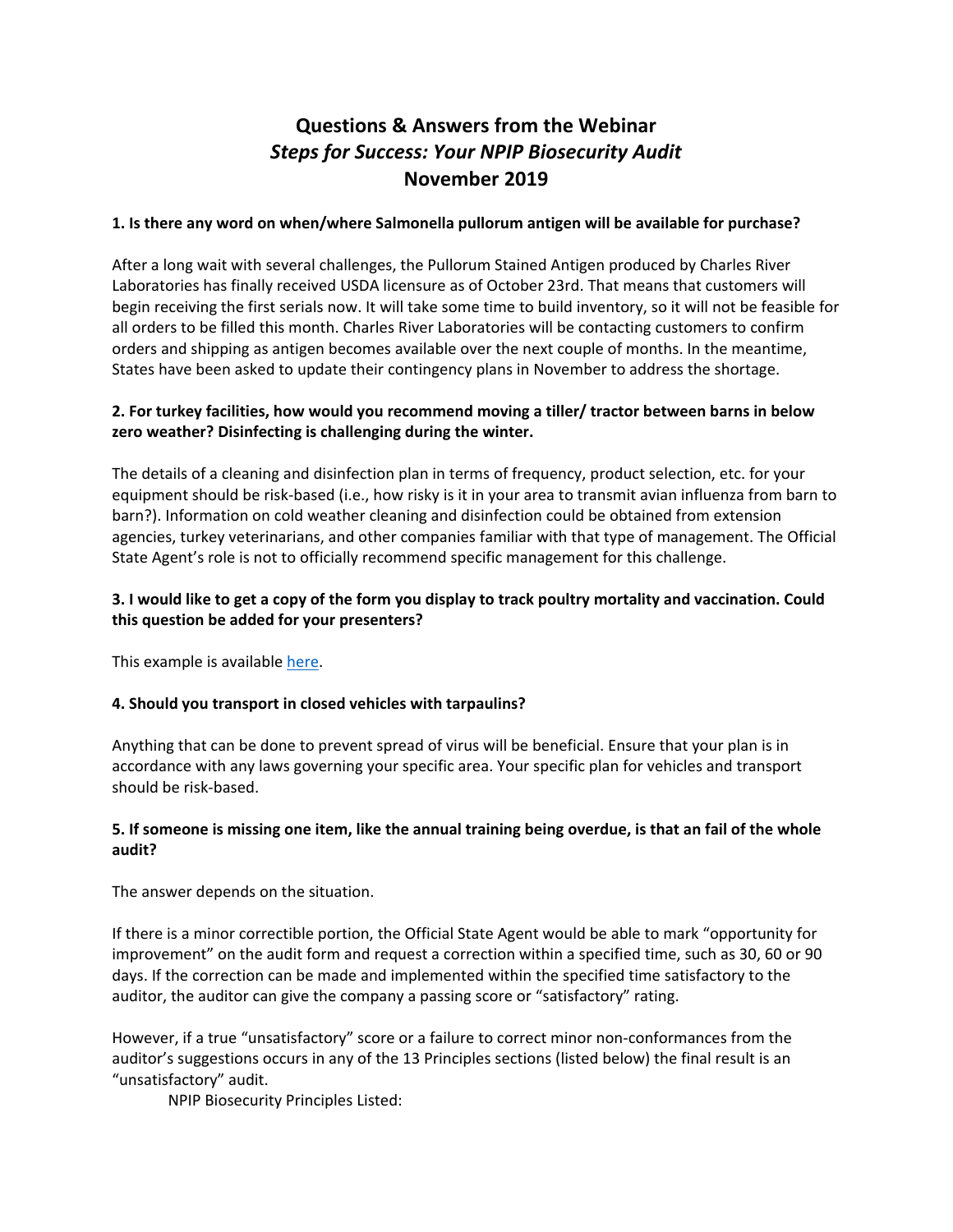Biosecurity Responsibility Training Line of Separation (LOS) Perimeter Buffer Area (PBA) Personnel Wild Birds, Rodents and Insects Equipment and Vehicles Mortality Disposal Manure and Litter Management Replacement Poultry Water Supplies Feed and Replacement Litter Reporting of Elevated Morbidity and Mortality (14 Auditing)

Even with an "unsatisfactory" audit result, if appropriate changes are made, employed and recorded, the Official State Agent can perform another audit as soon as corrections are implemented and verifiable.

## **6. Is NPIP possible with flocks that free range outdoors?**

Yes, this is possible. Please refer to the sections of 9 CFR listed here for compliance information:

General Provisions for All Participants: https://www.ecfr.gov/cgibin/retrieveECFR?gp=&SID=d6a32d99f30ffd5f9823c6d746e0100e&r=P ART&n=9y1.0.1.7.63#se9.1.145\_14

Special Provisions for All Participants: https://www.ecfr.gov/cgibin/retrieveECFR?gp=&SID=d6a32d99f30ffd5f9823c6d746e0100e&r=P ART&n=9y1.0.1.7.63#se9.1.145\_15

Special Provisions for All Hatcheries: https://www.ecfr.gov/cgibin/retrieveECFR?gp=&SID=d6a32d99f30ffd5f9823c6d746e0100e&r=P ART&n=9y1.0.1.7.63#se9.1.145\_16

Standard C: http://www.poultryimprovement.org/documents/ProgramStandardsJanuary2017.pdf

The official determination of flock participation has to satisfy the OSA and pass their inspection.

#### **7. Do the Audits conducted by PDA in 2018 qualify as an NPIP compliant audit?**

The Pennsylvania OSA should be contacted. In general, OSAs do a lot of different audits with the participants. The NPIP Biosecurity Principles Audit is an example of one type of audit. The participant should be informed of the purpose of the audit and then also receive a copy of the audit result.

8. If your plan was submitted to a State Department of Ag (PA) and reviewed and audited at the state **level does that meet the requirements for USDA NPIP auditing?**